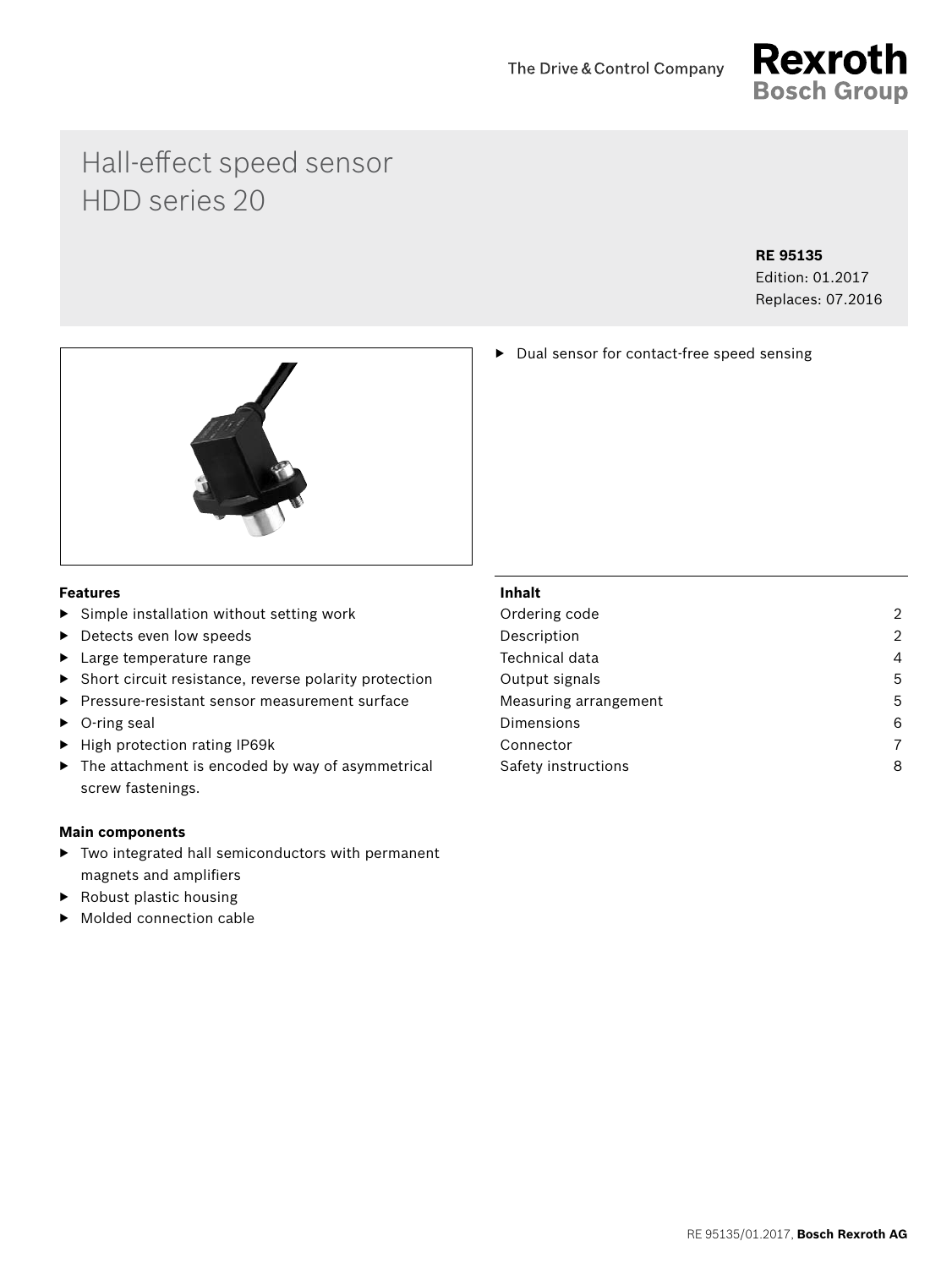# <span id="page-1-0"></span>**Ordering code**

| Λ1          | ሰን | 03 | Ωû | 05 | 06 | Λ7 |
|-------------|----|----|----|----|----|----|
| <b>HDD</b>  |    |    |    |    | ◚  |    |
| <b>Type</b> |    |    |    |    |    |    |

| 01   Hall-effect speed sensor |
|-------------------------------|
|-------------------------------|

# **Version**

| One frequency output,<br>$ 02 $ one output for direction of rotation |  |
|----------------------------------------------------------------------|--|
| Two frequency outputs                                                |  |

#### **Installation depth**

| $\sim$ | $\sim$<br>mm<br>∸ | 16       |
|--------|-------------------|----------|
| ◡◡     | $\sim$<br>mm      | מכ<br>94 |

#### **Output circuitry**

| 04 | <b>NPN</b> | N |
|----|------------|---|
|    | <b>PNP</b> | D |

#### **Electric port**

|    |                                   |   | <b>HDD 1L16</b><br><b>HDD 1L32</b><br><b>HDD 2L32</b> |   | <b>HDD 2L16</b> |  |
|----|-----------------------------------|---|-------------------------------------------------------|---|-----------------|--|
| 05 |                                   | N | P                                                     | N | Р               |  |
|    | Core end sleeve                   |   |                                                       |   |                 |  |
|    | Connector<br>DEUTSCH DT04-4P-EP04 |   |                                                       |   |                 |  |

#### **Series**

| <b>Indev</b> |  |
|--------------|--|

| шчел |  |  |  |
|------|--|--|--|
|      |  |  |  |

 $\bullet$  = Available  $-$  = Not available

# **Description**

The hall-effect speed sensor (HDD) is used for contact-free measurement, even at very low rotational speeds. Two hall-effect semiconductor elements inside the sensor measure changes in the magnetic flux caused by the ferromagnetic teeth on the sensor. These are converted into squarewave signals by the integrated electronics. The frequency *f* of the square-wave voltage output by the sensor is calculated from the number of teeth *z* on the circumference of the gear wheel and the rotational speed *n* of the drive or output shaft using the following formula:

$$
f = \frac{z \cdot n}{60} \qquad \begin{array}{c} f[\sec^{-1}] \\ n [\text{rpm}] \\ z = \text{number} \\ \text{of teeth} \end{array}
$$

The sensor is available in four basic versions:

HDD1 returns a square-wave signal that is proportional to the speed plus a switching signal for identifying the direction of rotation.

HDD2 returns two square-wave signals that are phase shifted by approx. 90° which are suitable for the redundant detection of the speed. In addition, this can be used, for example, to calculate the direction of rotation using a controller from Rexroth.

Both variants are available with NPN (standard) or PNP output circuitry.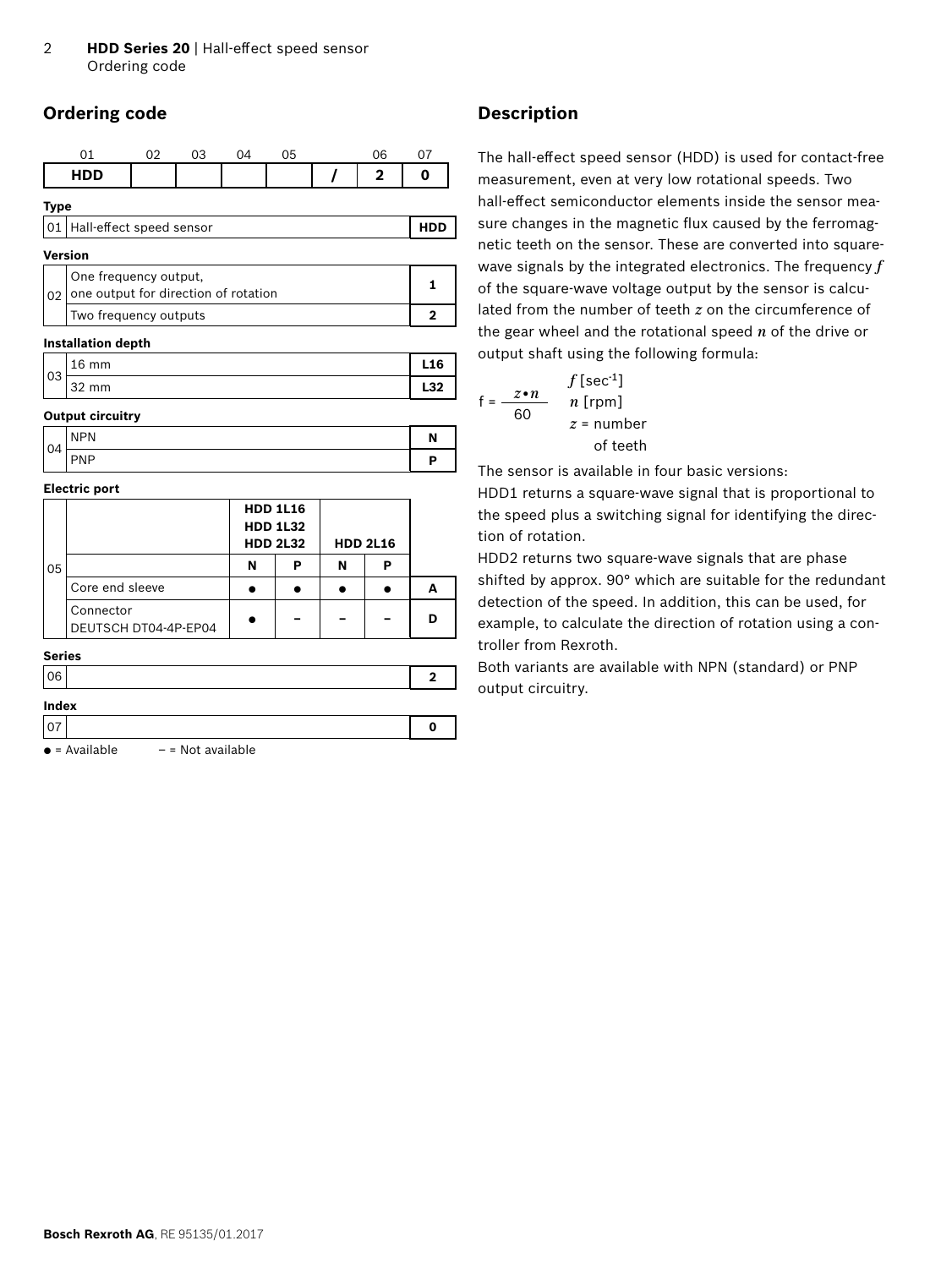# **Application example**



#### **Block circuit diagram**





**▼ NPN output ▼ NPN output signal level calculation**



#### **▼ PNP output ▼ PNP output signal level calculation**



The output circuitry for the rotational speed signal and the direction of rotation signal are identical.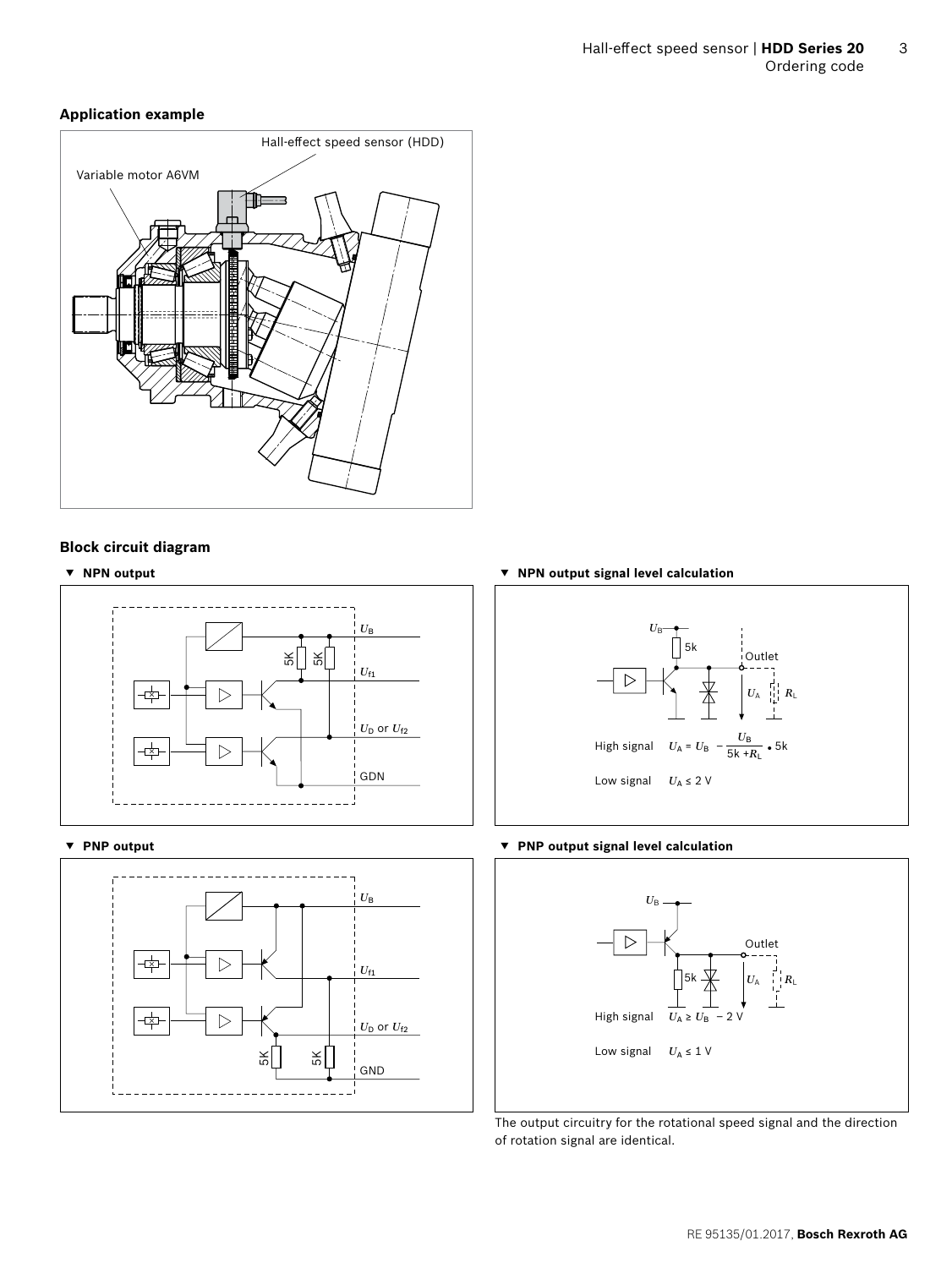#### <span id="page-3-0"></span>4 **HDD Series 20** | Hall-effect speed sensor Technical data

# **Technical data**

| <b>Type</b>                 |                                                           | HDD1, HDD2                                  |
|-----------------------------|-----------------------------------------------------------|---------------------------------------------|
| Nominal voltage             |                                                           | 12 V and 24 V DC                            |
|                             | Residual ripple (DIN 40839, Part 1)                       | $maximum \pm 2$ V DC                        |
|                             | Supply voltage $U_B$ , voltage range absolute             | 8 V to 32 V DC                              |
| Current consumption         |                                                           | maximum 33 mA AT 24 V DC                    |
| Current capacity            |                                                           | 500 mA at 24 V and 25 °C                    |
|                             |                                                           | 50 mA at 24 V and 125 °C                    |
| Frequency outputs           |                                                           | 0.1 Hz to 20 kHz                            |
| Rotation direction signal   |                                                           |                                             |
|                             | Clockwise                                                 | high                                        |
|                             | Counter-clockwise                                         | low                                         |
|                             | Standstill                                                | undefined                                   |
| Short circuit resistance to |                                                           | supply voltage and ground                   |
| Reverse polarity protection |                                                           | fitted                                      |
|                             | Electromagnetic compatibility (EMC)                       |                                             |
|                             | Spurious interference                                     | 100 $V_{\text{eff}}/m$                      |
|                             | (Automotive Directive 95/54/EC)                           |                                             |
|                             | Line-bound interference (ISO 7637-1/-2/-3)                | values on request                           |
|                             | Load dump                                                 | maximum 70 V                                |
| Vibration resistance        |                                                           |                                             |
|                             | Sinusoidal vibrations (IEC 60086-2-6)                     | 10 $g/$ 57 to 2000 Hz                       |
|                             |                                                           | 10 cycles per axis                          |
|                             | Random-shaped vibrations (IEC 60086-2-36)                 | $0.05 g2$ / Hz<br>20 to 2000 Hz             |
| Shock resistance            |                                                           |                                             |
|                             | Transport shock (IEC 60068-2-27)                          | 15 g/11 ms                                  |
|                             |                                                           | 3x in each direction (positive/negative)    |
|                             | Continuous shock (IEC 60068-2-29)                         | 25 g/6 ms                                   |
|                             |                                                           | 1000x in each direction (positive/negative) |
| Moisture resistance         |                                                           | 95% (+25 °C to +60 °C)                      |
|                             | Salt spray resistance (DIN 50021)                         | 48 h, 35 °C, 5% NaCl                        |
|                             | Type of protection (IEC 60529) when installed and plugged |                                             |
|                             | with core end sleeves                                     | IP 67 and IP 69 k                           |
|                             | with DEUTSCH connector DT04-4P-EP04                       | IP 69 k with mating connector               |
|                             | Operating temperature range (IEC 68-2-14)                 | -40 °C to +125 °C                           |
|                             | Storage temperature range (IEC 68-2-1, IEC 68-2-2)        | -55 °C to +125 °C                           |
| Housing material            |                                                           | brass/plastic                               |
| Weight                      |                                                           | approx. 95 g                                |
| Installation position       |                                                           | arbitrary                                   |
| Measurement distance        |                                                           | 0.2 to 2.5 mm for module 2                  |
|                             | Pressure capability of measurement surface                | 10 bar                                      |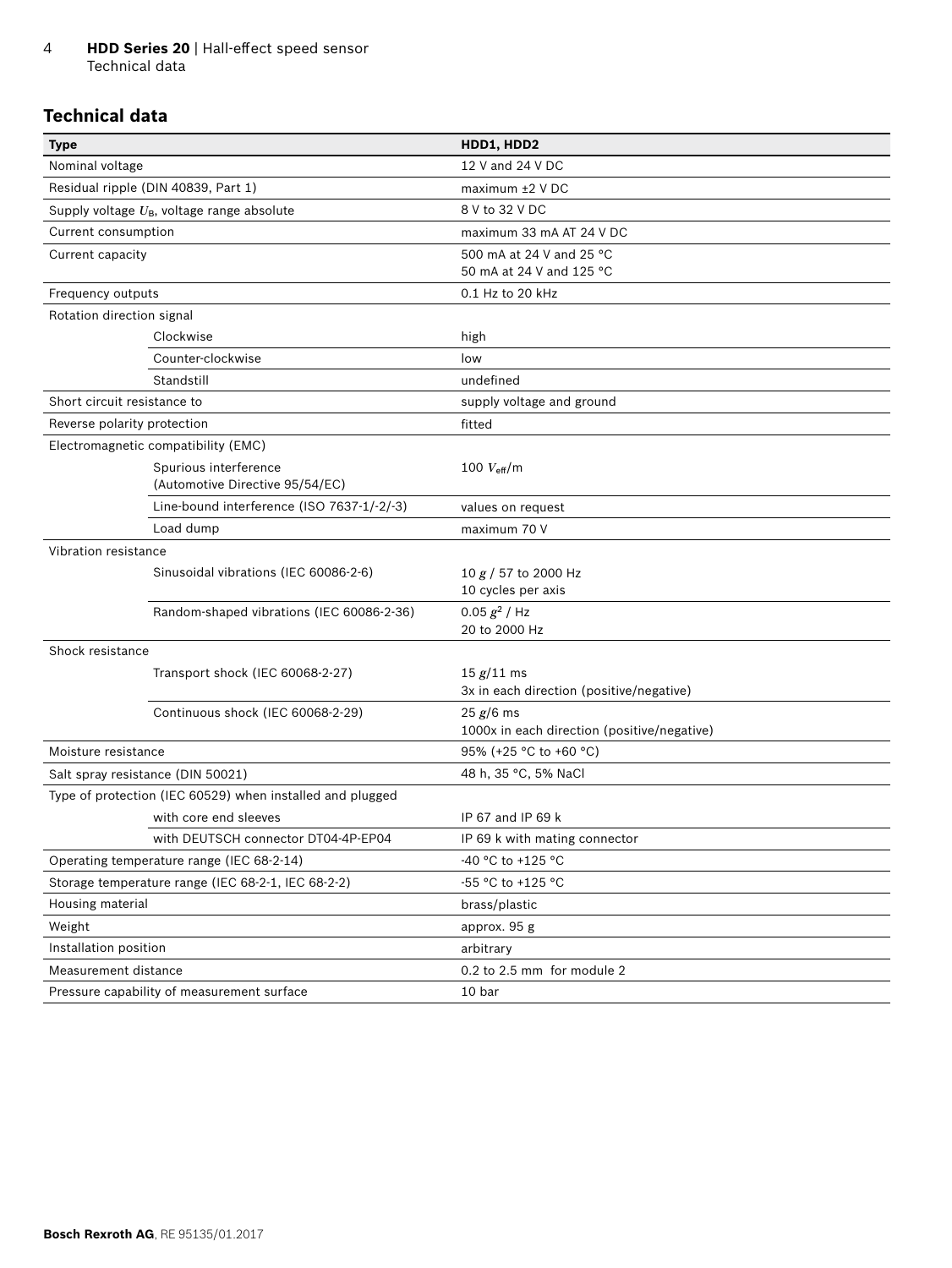# <span id="page-4-0"></span>**Output signals**

# **Rotational speed signal and rotation direction signal Two partially redundant rotation direction signals**





#### **▼ Counter-clockwise ▼ Counter-clockwise**



Frequency signal and direction of rotation signal can be evaluated in the measurement range from 0.1 Hz to 20 kHz.

# **HDD1 HDD2**







Frequency signals can only be evaluated in the measurement range from 0.1 Hz to 20 kHz.

## **Measuring arrangement**

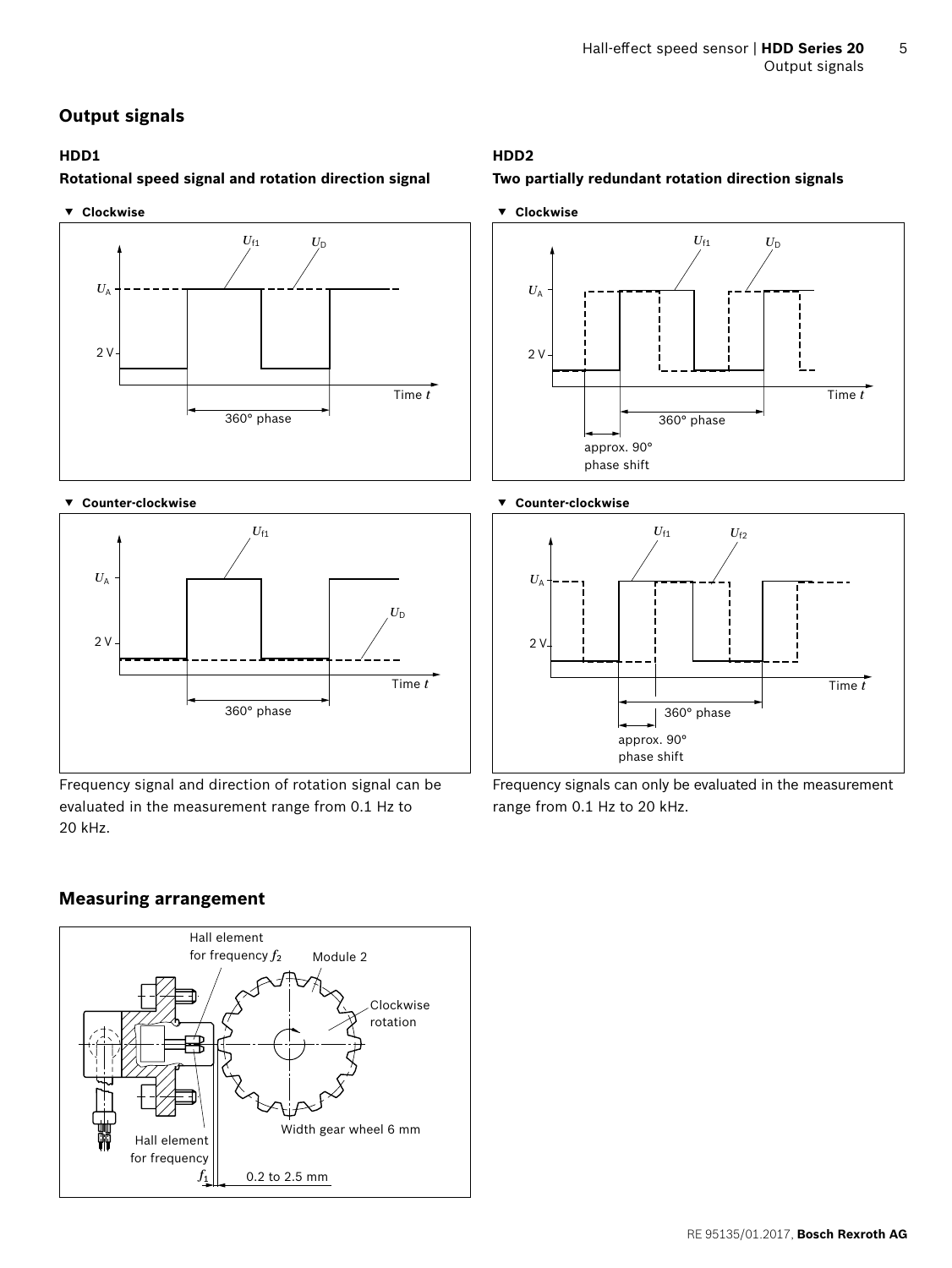<span id="page-5-0"></span>

### **Pin assignment**

| Pin | Port                                        |
|-----|---------------------------------------------|
|     | $832$ VDC                                   |
|     | ground                                      |
|     | frequency signal 1                          |
|     | frequency signal 2 or direction of rotation |

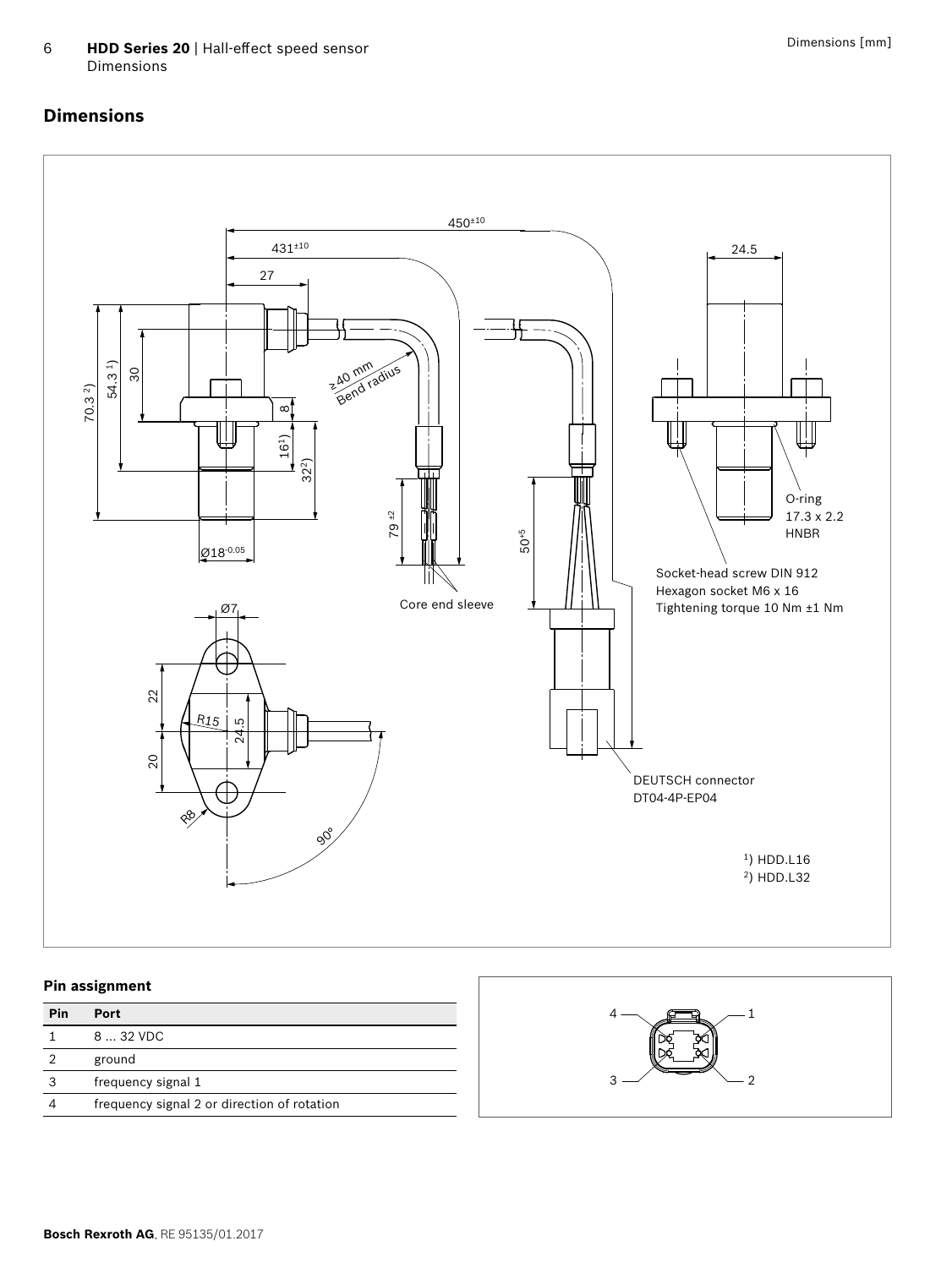# <span id="page-6-0"></span>**Locating hole**



# **Connector**

#### **Pin assignment**

| Pin | <b>Wire color</b> | Port                                          |
|-----|-------------------|-----------------------------------------------|
|     | <b>Brown</b>      | supply voltage $U_{\rm B}$                    |
|     | Blue              | ground GND                                    |
| 3   | <b>Black</b>      | frequency $U_{f1}$                            |
|     | White             | for HDD1 direction of rotation $U_{\text{D}}$ |
|     |                   | for HDD2 frequency $U_{f2}$                   |

#### **Cable dimensions**

|                                | <b>Dimensions</b>            |
|--------------------------------|------------------------------|
| Outer diameter of cable sheath | $6.2 + 0.2$ mm               |
| Wire diameter                  | $2.2 + 0.1$ mm               |
| Maximum strand diameter        | 1.2 mm $(0.75 \text{ mm}^2)$ |
| Core end sleeve                | $0.75 \text{ mm}^2$          |
|                                |                              |

# **Mating connector**

DEUTSCH DT06-4S-EP04 Bosch Rexroth Mat. No. R902601805

| <b>Designation</b>    | <b>Number</b> | <b>DT</b> designation |
|-----------------------|---------------|-----------------------|
| Housing               |               | DT06-4S-EP04          |
| Wedge                 |               | W4S                   |
| Sockets               | 4             | 0462-201-16141        |
| <b>Technical Data</b> |               |                       |
| Maximum current       |               | 13 A                  |
| Maximum voltage       |               | 250 VDC               |

The mating connector is not included in the scope of supply. This can be supplied by Bosch Rexroth on request.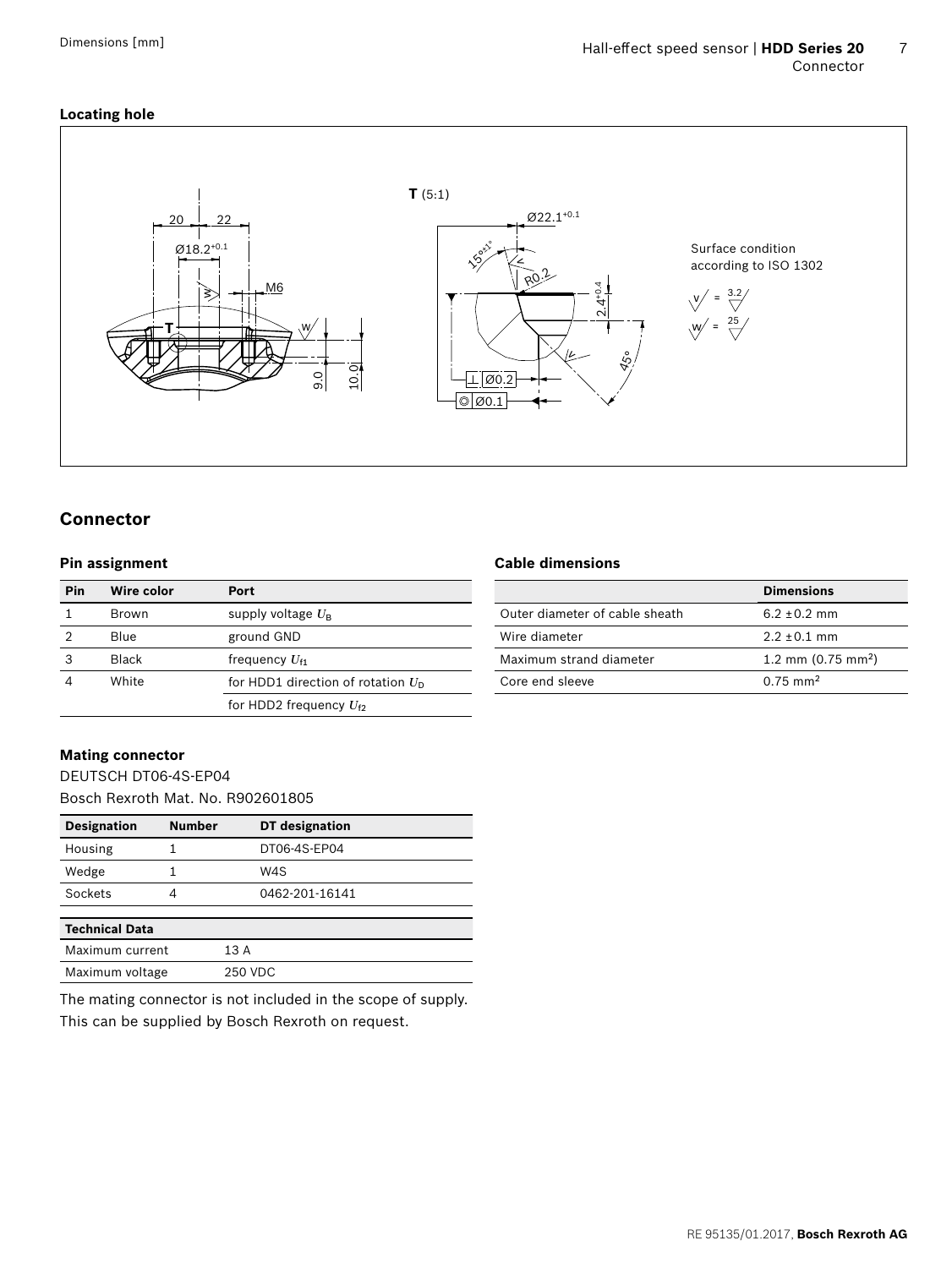# <span id="page-7-0"></span>**Manufacturer confirmation of MTTF<sub>d</sub> HDD values**

The product meets the basic and proven requirements as per ISO 13849-2: 2008-09 as they apply to the product.

The product is not a safety component in the sense of the Machinery Directive 2006/42/EC and has not been developed according to ISO 13849:2008.

The following measured values can be used for rating:

| $MTTF_d$ value (years) | At temperature (°C) |
|------------------------|---------------------|
| 1255                   | 60                  |
| 847                    | 70                  |
| 388                    | 90                  |
| 173                    | 110                 |
|                        |                     |

 $TM = 10$  years

The specifications referred to in the table are valid under the following conditions:

- ▶ Components are used under the responsibility of the user.
- ▶ Specifications relating to installation and operating conditions must be observed in accordance with the operating instructions and the data sheet.
- ▶ The user must take into account the requirements of EN ISO 13849-1 (such as CCF, DC, software, systematic errors).
- $\blacktriangleright$  In the interest of preventive maintenance, it is advisable to exchange the components within the maximum TM period of use.
- ▶ The fundamental safety principles of ISO 13849-2 for implementing and operating the component must also be met.
- ▶ The fundamental safety principles as per ISO 13849-2 for implementing and operating the component must also be met for categories 1, 2, 3 or 4.
- ▶ The components must be replaced only by spare parts that have the properties specified for the components being changed as a minimum.
- $\blacktriangleright$  The MTTF<sub>d</sub> value was calculated according to SN29500 and according to ISO 13849-1:2008-12, Appendix D Parts Count.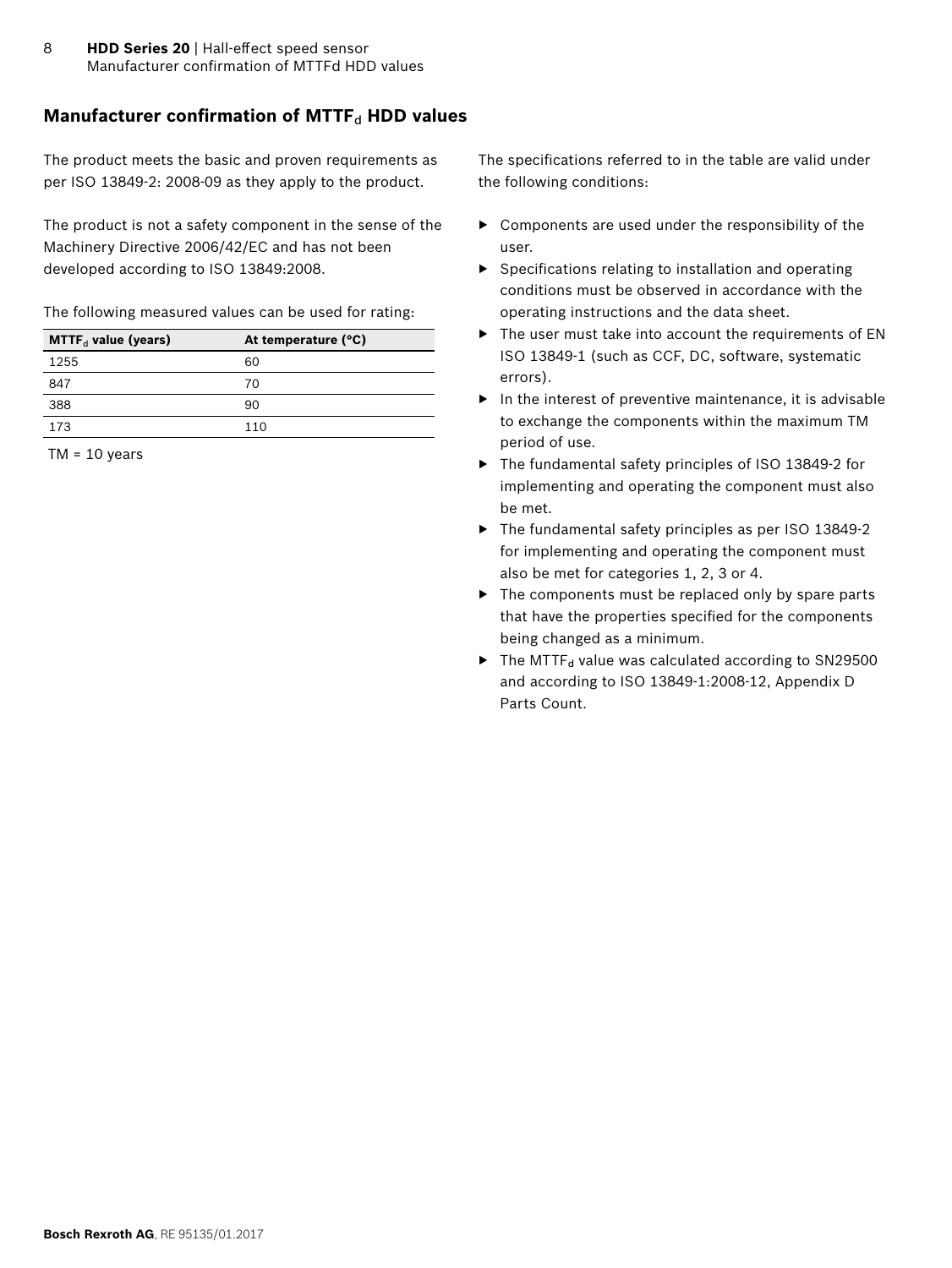### **Assessment of safety principles**

List of the safety principles that must be to take into account in the higher-level system.

| <b>Basic safety principle A1</b>                                                                                                        | <b>Remarks</b>                                                                                                                                                                                                                                                                                                                                                                                                    | <b>Manufacturer rating</b>                                                                                                                                                                                                                                            |
|-----------------------------------------------------------------------------------------------------------------------------------------|-------------------------------------------------------------------------------------------------------------------------------------------------------------------------------------------------------------------------------------------------------------------------------------------------------------------------------------------------------------------------------------------------------------------|-----------------------------------------------------------------------------------------------------------------------------------------------------------------------------------------------------------------------------------------------------------------------|
| Suitable selection, combination,<br>arrangement, assembly and<br>installation of the components/<br>system                              | Consideration of the manufacturer's application<br>instructions, e.g. catalog sheets, installation instructions,<br>specifications, as well as application of proven technical<br>experience with similar components/systems.                                                                                                                                                                                     | Observe the specifications for<br>installation by the user. Associated<br>documentation in the product data<br>sheet.                                                                                                                                                 |
| Adequate mounting                                                                                                                       | Manufacturer's application instructions must be observed<br>when using screw locks.<br>An appropriate torque limitation method can be used to<br>prevent excessive stress and to achieve adequate<br>resistance to prevent the connection from loosening.                                                                                                                                                         | Observe the specifications for<br>installation by the user. Associated<br>documentation in the product data<br>sheet.                                                                                                                                                 |
| Limitation of the environmental<br>parameters range                                                                                     | Temperature, air humidity and contamination at the<br>installation location are examples of these parameters.<br>Section 10 and the manufacturer's application<br>instructions must be observed.                                                                                                                                                                                                                  | The sensor meets the specifications<br>according to the product data sheet.<br>The user must ensure that these<br>conditions are not exceeded. The<br>product data sheet must be observed.                                                                            |
| Limitation of speed and similar<br>parameters                                                                                           | Observe the speed, acceleration and deceleration that are<br>required by the application.                                                                                                                                                                                                                                                                                                                         | This must be done in the higher-level<br>system.                                                                                                                                                                                                                      |
| Protection against unexpected<br>start-up                                                                                               | Consideration of unexpected start-up caused by stored<br>energy and after reestablishment of energy supply for<br>different operation categories like operating mode,<br>maintenance mode etc.<br>A special device for releasing the stored energy may be<br>necessary.<br>Special applications, e.g. for saving energy for clamping<br>device or for ensuring of a position have to be considered<br>separately. | The sensor itself cannot produce any<br>unexpected start-up. The higher-level<br>system must be designed to prevent<br>unexpected start-up.                                                                                                                           |
| Adequate protection to keep out<br>fluids and dust                                                                                      | IP protection type observance (see IEC 60529)                                                                                                                                                                                                                                                                                                                                                                     | This must be done in the higher-level<br>system.                                                                                                                                                                                                                      |
| <b>Well-tried safety principle A2</b>                                                                                                   |                                                                                                                                                                                                                                                                                                                                                                                                                   |                                                                                                                                                                                                                                                                       |
| Secured position                                                                                                                        | The mobile element of the component is held<br>mechanically in a secure position (friction alone is not<br>sufficient). The application of a force is required for<br>movement out of the secured position.                                                                                                                                                                                                       | The sensor is tightened and has no<br>mechanical moving parts. The<br>specifications for this are given in the<br>product data sheet.                                                                                                                                 |
| Careful selection, combination,<br>arrangement, assembly and<br>installation of the components/<br>systems for the relevant application |                                                                                                                                                                                                                                                                                                                                                                                                                   | Observe specifications for installation<br>and intended use, as well as<br>documentation in the product data<br>sheet.                                                                                                                                                |
| Careful selection of the mounting<br>type for each application                                                                          | Avoid mounting by friction only.                                                                                                                                                                                                                                                                                                                                                                                  | The sensor is tightened. The<br>specifications for this are given in the<br>product data sheet.                                                                                                                                                                       |
| Reduced speed range and similar<br>parameters                                                                                           | Set the required limitation depending according to<br>experience and the respective application. Examples<br>include centrifugal governor, secure monitoring of speed<br>and travel limitation.                                                                                                                                                                                                                   | If necessary, this must be done in the<br>higher-level system. Not applicable to<br>the sensor.                                                                                                                                                                       |
| Reduced environmental parameters<br>range                                                                                               | Determining the necessary limitations. Examples are<br>temperature, air humidity and contamination during<br>installation. Observe section 10 and the manufacturer's<br>application instructions.                                                                                                                                                                                                                 | Observe specifications for installation<br>and intended use, as well as<br>documentation in the product data<br>sheet. The sensor meets the<br>specifications according to the product<br>data sheet. The user must ensure that<br>these conditions are not exceeded. |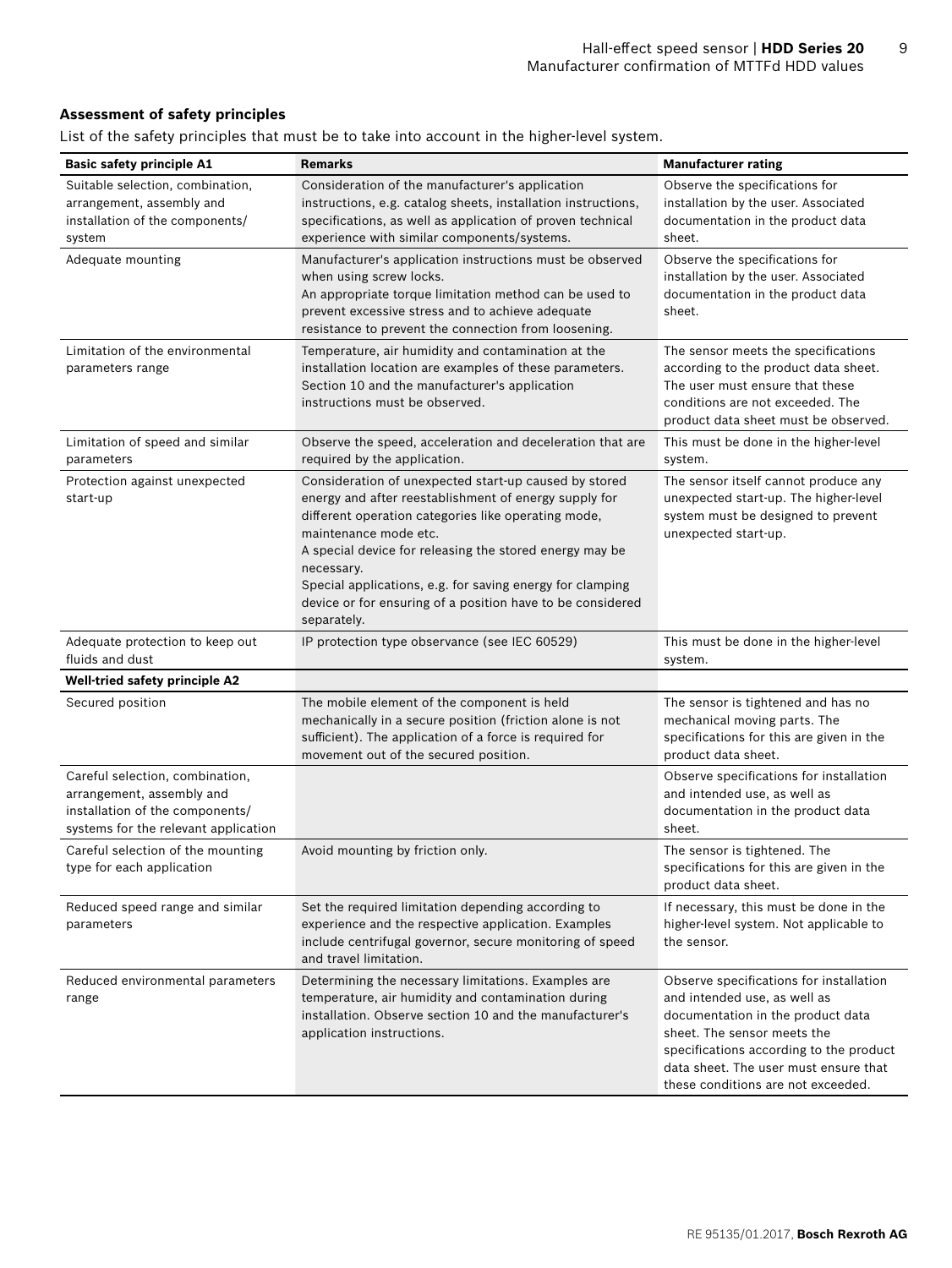#### 10 **HDD Series 20** | Hall-effect speed sensor Manufacturer confirmation of MTTFd HDD values

| <b>Basic safety principle D1</b>                                                                           | <b>Remarks</b>                                                                                                                                                                                                                                                             | <b>Manufacturer rating</b>                                                                                                                  |
|------------------------------------------------------------------------------------------------------------|----------------------------------------------------------------------------------------------------------------------------------------------------------------------------------------------------------------------------------------------------------------------------|---------------------------------------------------------------------------------------------------------------------------------------------|
| Suitable selection, combination,<br>arrangement, assembly and<br>installation of the components/<br>system | Consideration of the manufacturer's application<br>instructions, e.g. catalog sheets, installation instructions,<br>specifications, as well as application of proven technical<br>experience.                                                                              | Instructions for installation and<br>intended use are described in the<br>product data sheet                                                |
| Protection against unexpected<br>start-up                                                                  | Protection of unexpected start-up, e.g. after restoring the<br>energy supply (see ISO 12100:2010, 6.2.11.4, ISO 14118,<br>IEC 60204-1).                                                                                                                                    | The sensor itself cannot produce any<br>unexpected start-up. The higher-level<br>system must be designed to prevent<br>unexpected start-up. |
| Consideration of sequential<br>switching for circuits with series<br>connections of redundant signals      | To prevent the common cause failure of both contacts<br>during welding, no simultaneous switching on and off oc-<br>curs, thereby ensuring that one contact always operates<br>without power.                                                                              | This must be done in the higher-level<br>system. This is not a requirement to be<br>met by the sensor.                                      |
| <b>Well-tried safety principle D2</b>                                                                      |                                                                                                                                                                                                                                                                            |                                                                                                                                             |
| Avoidance of errors in cables                                                                              | To avoid short circuits between two adjacent lines, either<br>$\blacktriangleright$ use cables with shielding that is connected to the<br>protective conductor system on every single line, or<br>▶ use a protective conductor between all signal lines in<br>flat cables. | The sensor cable must be fitted by the<br>user in such a way that this<br>requirement is met.                                               |
| Distances between electrical<br>conductors                                                                 | Ensure that sufficient distance is used to prevent any<br>unintentional connections between terminals,<br>components and cables.                                                                                                                                           | The sensor cable must be fitted by the<br>user in such a way that this<br>requirement is met.                                               |
| Limiting electrical parameters                                                                             | Limiting of the voltage, current, energy or frequencies in<br>order to restrict movement, e.g. by torque limitation,<br>offset/time-limited running and reduced speed to prevent<br>any unsafe condition.                                                                  | This must be taken into account by the<br>user in the higher-level system. The<br>product data sheet must be observed.                      |
| Prevention of undefined conditions                                                                         | Undefined conditions in the control system should be<br>avoided. The control system must have a structural design<br>that enables all expected control system operating<br>conditions, e.g. output/outputs, to be predetermined.                                           | This must be taken into account by the<br>user in the higher-level system. The<br>sensor does not represent the control<br>system.          |
| Status orientation in the case of<br>failures                                                              | If possible, all equipment/circuits should enter a safe<br>condition or be safe to operate.                                                                                                                                                                                | For HDD1 and HDD2, see separate<br>table below.                                                                                             |
| Directed failure                                                                                           | If practicable, all components or systems should be<br>applied for which the type of failure is known in advance,<br>(see ISO 12100:2010, 6.2.12.3).                                                                                                                       | For HDD1 and HDD2, see separate<br>table below.                                                                                             |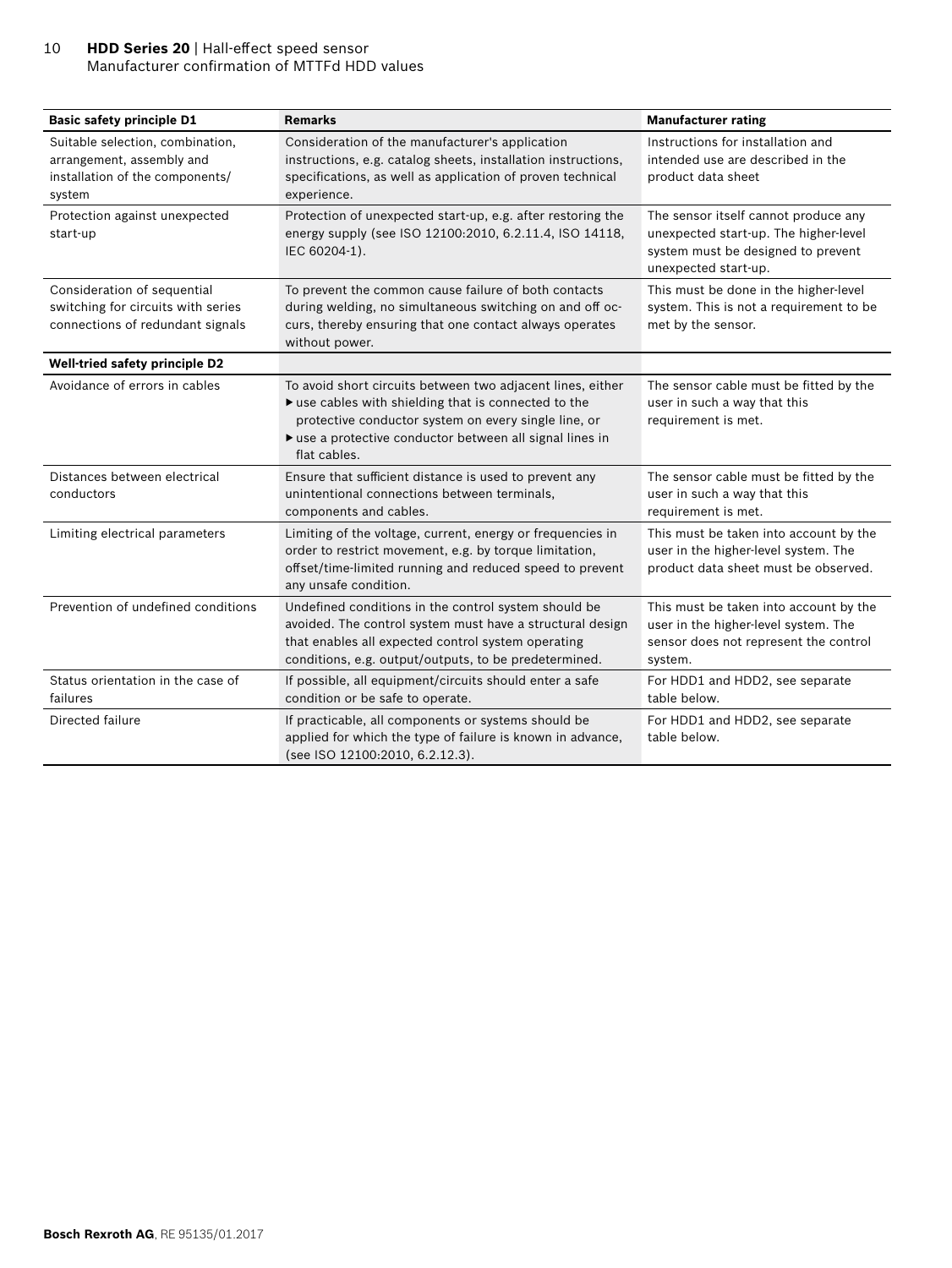#### **HDD1**

| <b>Component</b>                                                                                 | Error direction output 1 (F1)                                            | <b>Error direction output 2</b><br>(direction of rotation)                         |
|--------------------------------------------------------------------------------------------------|--------------------------------------------------------------------------|------------------------------------------------------------------------------------|
| Voltage regulator/supply voltage for<br>Hall ICs faulty                                          | Not determined, no information from the linear<br>regulator manufacturer | Not determined, no information from the<br>linear regulator manufacturer           |
| Hall IC1 faulty                                                                                  | Not determined, no information from the Hall IC<br>manufacturer          | Not determined, no information from the<br>Hall IC manufacturer                    |
| Hall IC2 faulty                                                                                  | Normal function                                                          | Normal function<br>Not determined, no<br>information from the Hall IC manufacturer |
| Output driver 1 (F1)<br>faulty                                                                   | Not determined, no information from the output<br>driver manufacturer    | Normal function                                                                    |
| Output driver 2 (direction of rotation)<br>faulty                                                | Normal function                                                          | Not determined, no information from the<br>output driver manufacturer              |
| Pullup/pulldown resistances in<br>output 1 (F1) faulty                                           | NPN variants: Low level<br>PNP variants: High level                      | Normal function                                                                    |
| Pullup/pulldown resistances in<br>output 2 (direction of rotation) faulty                        | Normal function                                                          | NPN variants: Low level<br>PNP variants: High level                                |
| EMC measures on output 1 (F1) or<br>output 2 (direction of rotation)<br>overvoltage diode faulty | Low level                                                                | Low level                                                                          |
| EMC measures on output 1 and 2<br>capacitors faulty                                              | Not determined                                                           | Not determined                                                                     |

# **HDD2**

| <b>Component</b>                                                           | Error direction output 1 (F1)                                            | Error direction output 2 (F2)                                            |
|----------------------------------------------------------------------------|--------------------------------------------------------------------------|--------------------------------------------------------------------------|
| Voltage regulator/supply voltage for<br>Hall ICs faulty                    | Not determined, no information from the linear<br>regulator manufacturer | Not determined, no information from the<br>linear regulator manufacturer |
| Hall IC1 faulty                                                            | Not determined, no information from the<br>Hall IC manufacturer          | Normal function                                                          |
| Hall IC2 faulty                                                            | Normal function                                                          | Not determined, no information from the<br>Hall IC manufacturer          |
| Output driver 1 (F1) faulty                                                | Not determined, no information from the output<br>driver manufacturer    | Normal function                                                          |
| Output driver 2 (F2) faulty                                                | Normal function                                                          | Not determined, no information from the<br>output driver manufacturer    |
| Pullup/pulldown resistances in<br>output 1 (F1) faulty                     | NPN variants: Low level<br>PNP variants: High level                      | Normal function                                                          |
| Pullup/pulldown resistances in<br>output 2 (F2) faulty                     | Normal function                                                          | NPN variants: Low level<br>PNP variants: High level                      |
| EMC measures on output 1 (F1) or<br>output 2 (F2) overvoltage diode faulty | Low level                                                                | Low level                                                                |
| EMC measures on output 1 and 2<br>capacitors faulty                        | Not determined                                                           | Not determined                                                           |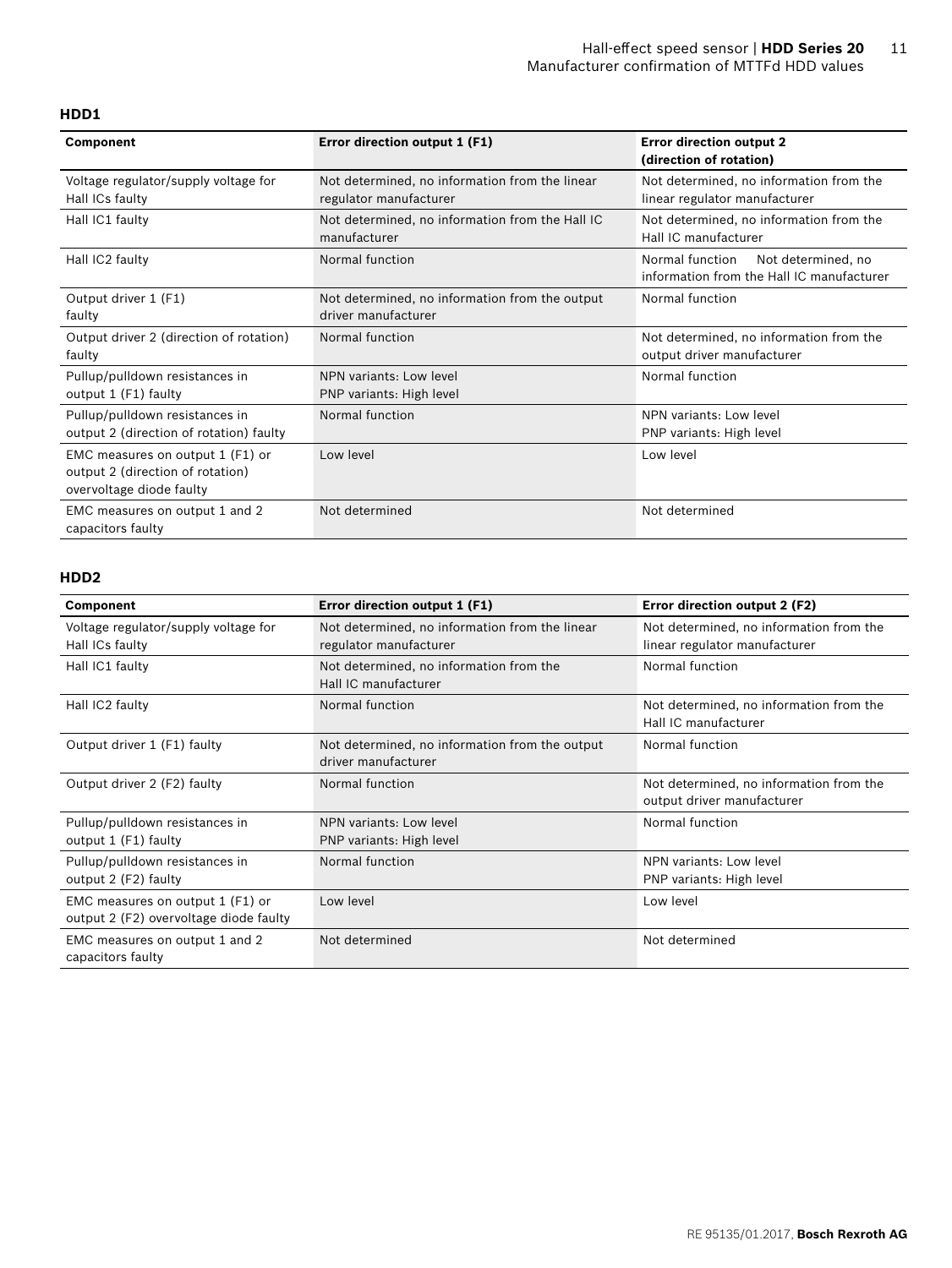# **Safety instructions**

#### **General instructions**

- ▶ Before finalizing your design request a binding installation drawing.
- $\triangleright$  The proposed circuits do not imply any technical liability for the system on the part of Bosch Rexroth.
- ▶ It is not permissible to open the sensor or to modify or repair the sensor. Modifications or repairs to the wiring could lead to dangerous malfunctions.
- $\triangleright$  Connections in the hydraulic system may only be opened in depressurized state.
- ▶ The sensor may only be assembled/disassembled in depressurized and deenergized state.
- $\triangleright$  System developments, installations and commissioning of electronic systems for controlling hydraulic drives must only be carried out by trained and experienced specialists who are sufficiently familiar with both the components used and the complete system.
- ▶ When commissioning the sensor, the machine may pose unforeseen hazards. Before commissioning the system, you must therefore ensure that the vehicle and the hydraulic system are in a safe condition.
- ▶ Make sure that nobody is in the machine's danger zone.
- ▶ No defective or incorrectly functioning components may be used. If the sensor should fail or demonstrate faulty operation, it must be replaced.
- $\triangleright$  Despite every care being taken when compiling this document, it is not possible to take into account all feasible applications. If instructions for your specific application are missing, you can contact Bosch Rexroth.
- ▶ Sensors do not fall under the scope of EMC-RL 2004/108/EC or 2014/30/EU. A declaration of conformity and the CE marking for individually sold sensors is not required, since the sensors are only sold to machine manufacturers (OEM) or to companies with the necessary expertise (i.e. certified Bosch Rexroth partners or companies with trained and qualified service personnel).

Furthermore, the responsibility of the above mentioned companies for machine EMC testing remains unaffected in principle.

▶ The use of sensors by private users is not permissible, since these users do not typically have the required level of expertise.

#### **Notes on the installation location and position**

- ▶ Do not install the sensor close to parts that generate considerable heat (e.g., exhaust).
- ▶ Lines are to be routed with sufficient distance from hot or moving vehicle parts.
- ▶ A sufficiently large distance to radio systems must be maintained.
- ▶ The connector of the sensor is to be unplugged during electrical welding and painting operations.
- $\triangleright$  Cables/wires must be sealed individually to prevent water from entering the sensor.

### **Notes on transport and storage**

- ▶ Please examine the sensor for any damages which may have occurred during transport. If there are obvious signs of damage, please immediately inform the transport company and Bosch Rexroth.
- ▶ If it is dropped, the sensor must not be used any longer as invisible damage could have a negative impact on reliability.

### **Notes on wiring and circuitry**

- ▶ Lines to the sensors must be designed as short as possible and be shielded. The shielding must be connected to the electronics on one side or to the machine or vehicle ground via a low-resistance connection.
- ▶ The sensor mating connector should only be plugged and unplugged when it is in a deenergized state.
- ▶ The sensor lines are sensitive to radiation interference. For this reason, the following measures should be taken when operating the sensor:
	- Sensor lines should be attached as far away as possible from large electric machines.
	- If the signal requirements are satisfied, it is possible to extend the sensor cable.
- ▶ Lines from the sensor to the electronics must not be routed close to other power-conducting lines in the machine or vehicle.
- ▶ The wiring harness should be fixated mechanically in the area in which the sensor is installed (spacing <150 mm). The wiring harness should be fixated so that in-phase excitation with the sensor occurs (e.g. at the sensor mounting points).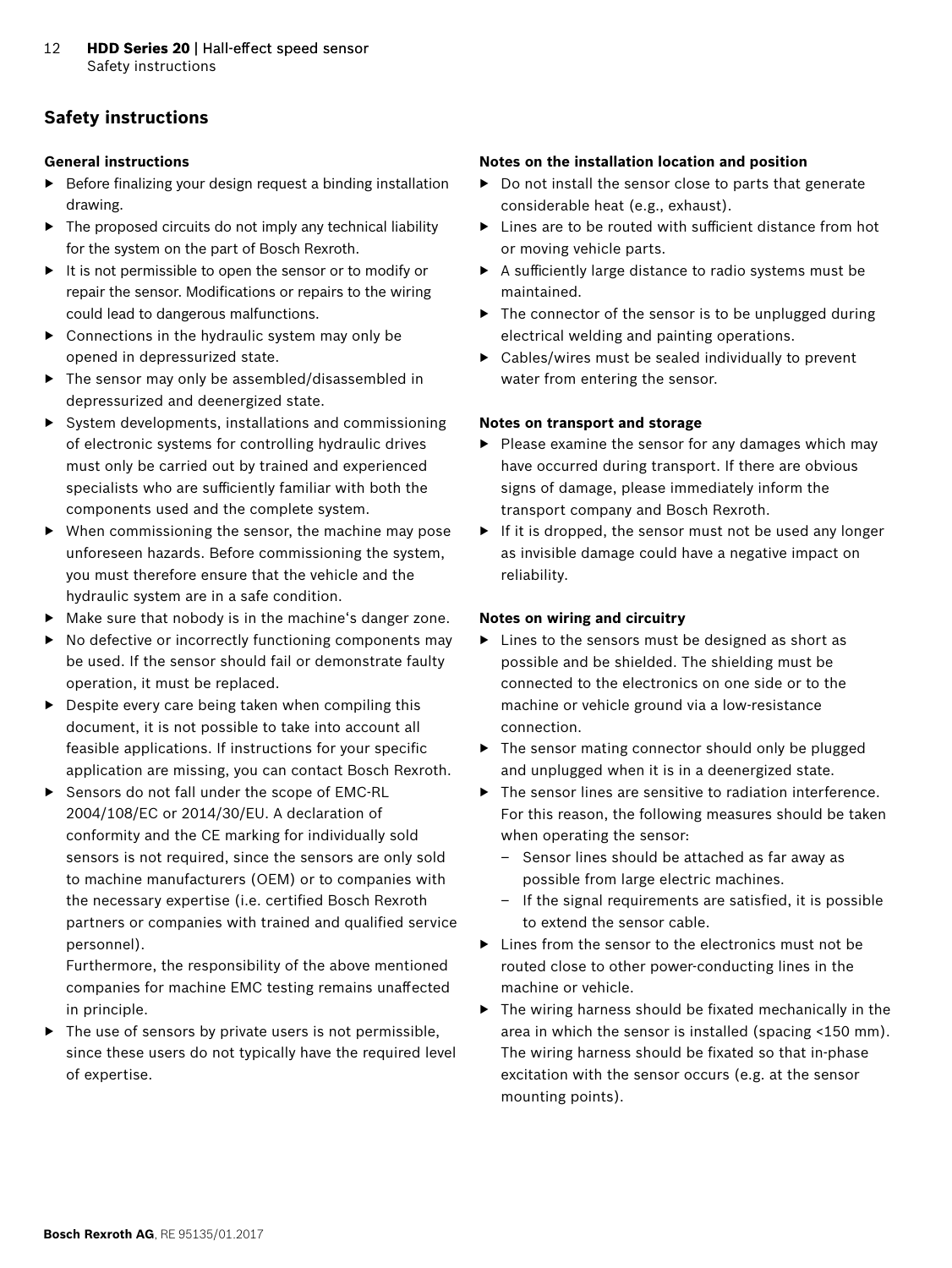- $\blacktriangleright$  If possible, lines should be routed in the vehicle interior. If the lines are routed outside the vehicle, make sure that they are securely fixed.
- ▶ Lines must not be kinked or twisted, must not rub against edges and must not be routed through sharpedged ducts without protection.

### **Intended use**

- ▶ The sensor is designed for use in mobile working machines provided no limitations / restrictions are made to certain application areas in this data sheet.
- ▶ Operation of the sensor must generally occur within the operating ranges specified and released in this data sheet, particularly with regard to voltage, temperature, vibration, shock and other described environmental influences.
- ▶ Use outside of the specified and released boundary conditions may result in danger to life and/or cause damage to components which could result in consequential damage to the mobile working machine.

### **Improper use**

- ▶ Any use of the sensor other than that described in chapter "Intended use" is considered to be improper.
- ▶ Use in explosive areas is not permissible.
- ▶ Damages which result from improper use and/or from unauthorized, interference in the component not described in this data sheet render all warranty and liability claims with respect to the manufacturer void.

### **Use in safety-related functions**

- $\blacktriangleright$  The customer is responsible for performing a risk analysis of the mobile working machine and determining the possible safety-related functions.
- $\blacktriangleright$  In safety-related applications, the customer is responsible for taking suitable measures for ensuring safety (sensor redundancy, plausibility check, emergency switch, etc.).
- ▶ Product data that is necessary to assess the safety of the machine can be provided on request or are listed in this data sheet.

### **Further information**

- ▶ Further information about the sensor can be found at www.boschrexroth.com/mobile-electronics.
- ▶ The sensor must be disposed according to the national regulations of your country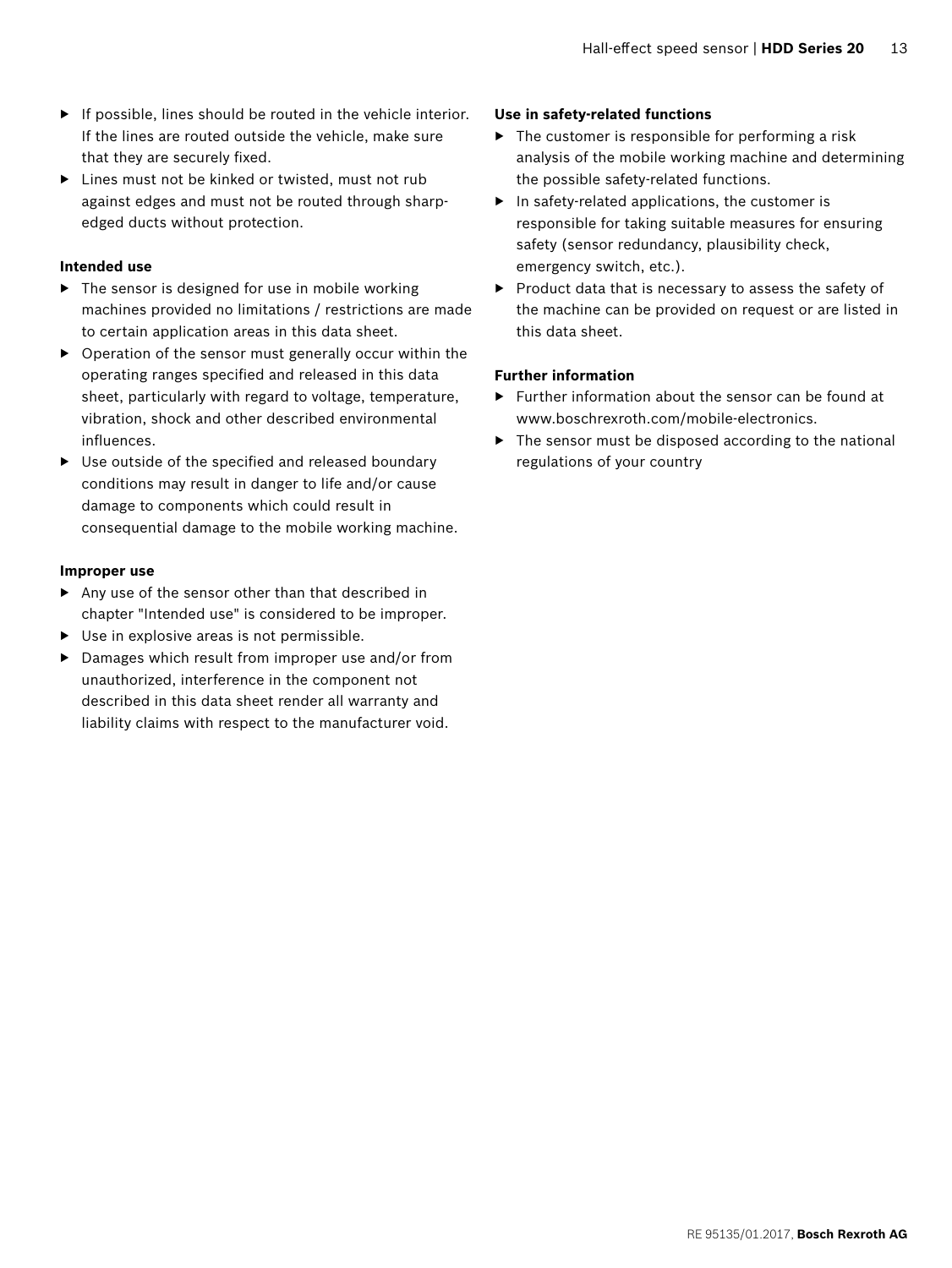#### **Bosch Rexroth AG**

Mobile Applications Robert-Bosch-Straße 2 71701 Schwieberdingen, Germany Tel. +49 93 52 40 50 60 info.bodas@boschrexroth.de www.boschrexroth.com

© Bosch Rexroth AG 2017. All rights reserved, also regarding any disposal, exploitation, reproduction, editing, distribution, as well as in the event of applications for industrial property rights. The data specified within only serves to describe the product. No statements concerning a certain condition or suitability for a certain application can be derived from our information. The information given does not release the user from the obligation of own judgment and verification. It must be remembered that our products are subject to a natural process of wear and aging.